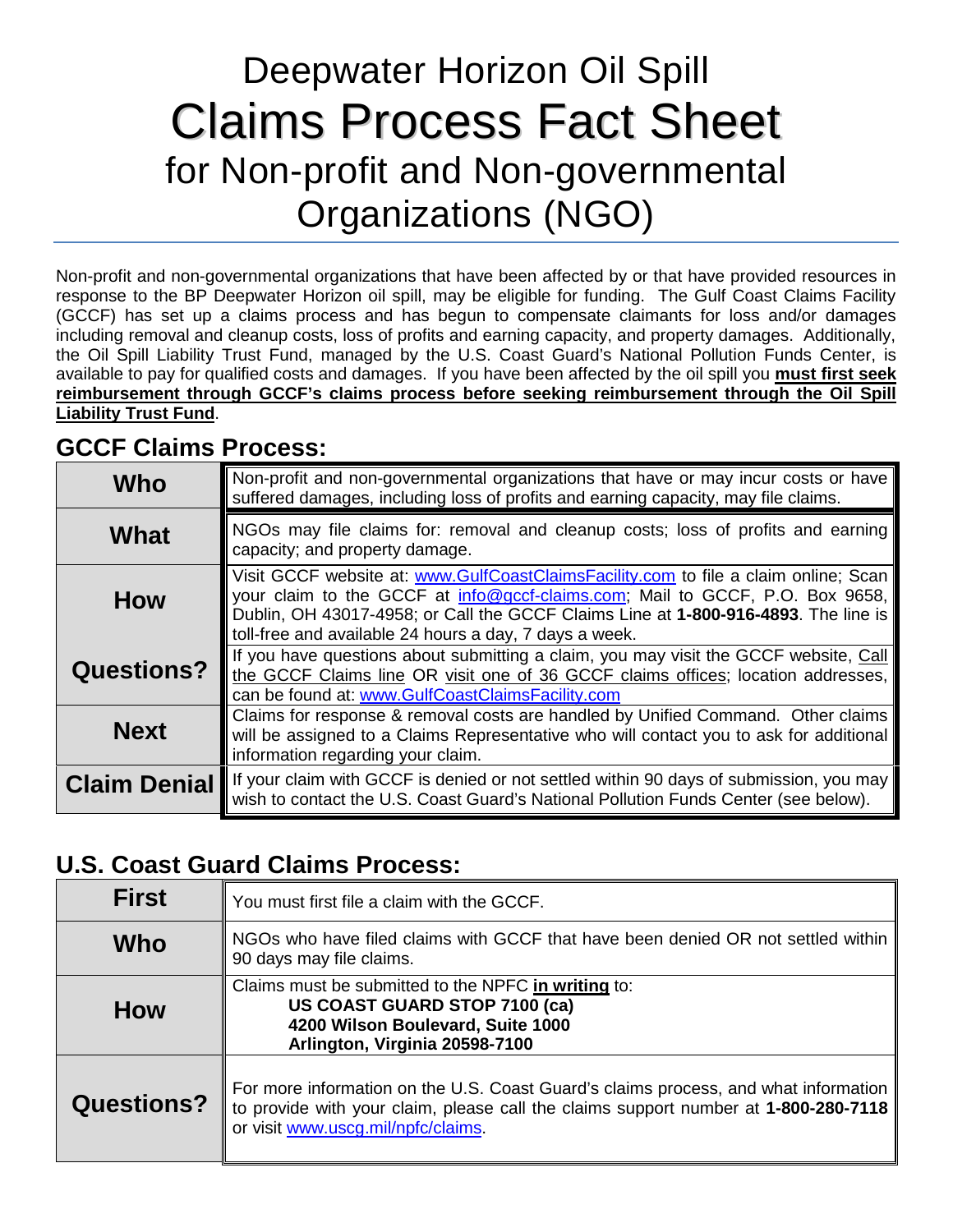## **Deepwater Horizon Oil Spill Funding for Non-profit and Non-governmental Organizations**

#### **BACKGROUND**

The Federal government has designated BP as one of the Responsible Parties (RP) for the Deepwater Horizon Oil Spill, under the Oil Pollution Act (OPA) of 1990. Under OPA, the RP is liable for costs associated with the containment or cleanup of the spill, property damage, loss of government revenue, loss of profits or earning capacity, loss of subsistence use of natural resources, increased public services costs, and damages to natural resources resulting from the spill.

BP has accepted the designation, has established a claims process, and has been working to address clean up requirements and claims. In the event that BP denies or fails to settle claims within 90 days of presentment, the Oil Spill Liability Trust Fund (OSLTF), which is administered by the U.S. Coast Guard's National Pollution Funds Center (NPFC), is available for compensation for certain removal costs and other damages.

This document provides guidance on the funding sources and reimbursement processes available to NGOs who have or will incur costs associated with the Deepwater Horizon spill. Effective August 23, 2010, the Gulf Coast Claims Facility (GCCF) under the administration of Mr. Kenneth Feinberg was established to address individual and business claims, including NGOs. BP has retained responsibility for compensation of OPA damages to tribal, state and local governments.

#### **\$20B CLAIMS FUND**

BP has agreed to contribute \$20 billion over a four-year period at a rate of \$5 billion per year, including \$5 billion within 2010. The amount of the fund represents neither a floor nor a ceiling. The fund will be used to pay individual, business, and NGO claims adjudicated by the Gulf Coast Claims Facility under the administration of Mr. Feinberg, as well as claims paid by BP to state and local government entities and tribes, federal and non-federal natural resource trustees, and claims arising out of certain oil-spill-related litigation.

#### **GCCF CLAIMS PROCESS**

NGOs may obtain and submit a Claim Form and supporting documentation in any one of the following ways:

- 1. Through the Website at [www.GulfCoastClaimsFacility.com](http://www.gulfcoastclaimsfacility.com/)
- 2. Visit one of the GCCF Claims Site Offices. You may obtain a list of the Claims Site Offices near you by visiting [www.GulfCoastClaimsFacility.com.](http://www.gulfcoastclaimsfacility.com/)
- 3. Call the Toll Free helpline at **1-800-916-4893**. The line is toll-free and available 24 hours a day, 7 days a week.
- 4. Email questions or submit claim forms to [info@gccf-claims.com.](mailto:info@gccf-claims.com)
- 5. Fax Claims forms to **1-866-682-1772**
- 6. By Overnight, Certified or Registered Mail to:
	- a. Gulf Coast Claims Facility Kenneth R. Feinberg, Administrator 5151 Blazer Pkwy, Suite A Dublin, OH 43017
- 7. By Regular Mail to: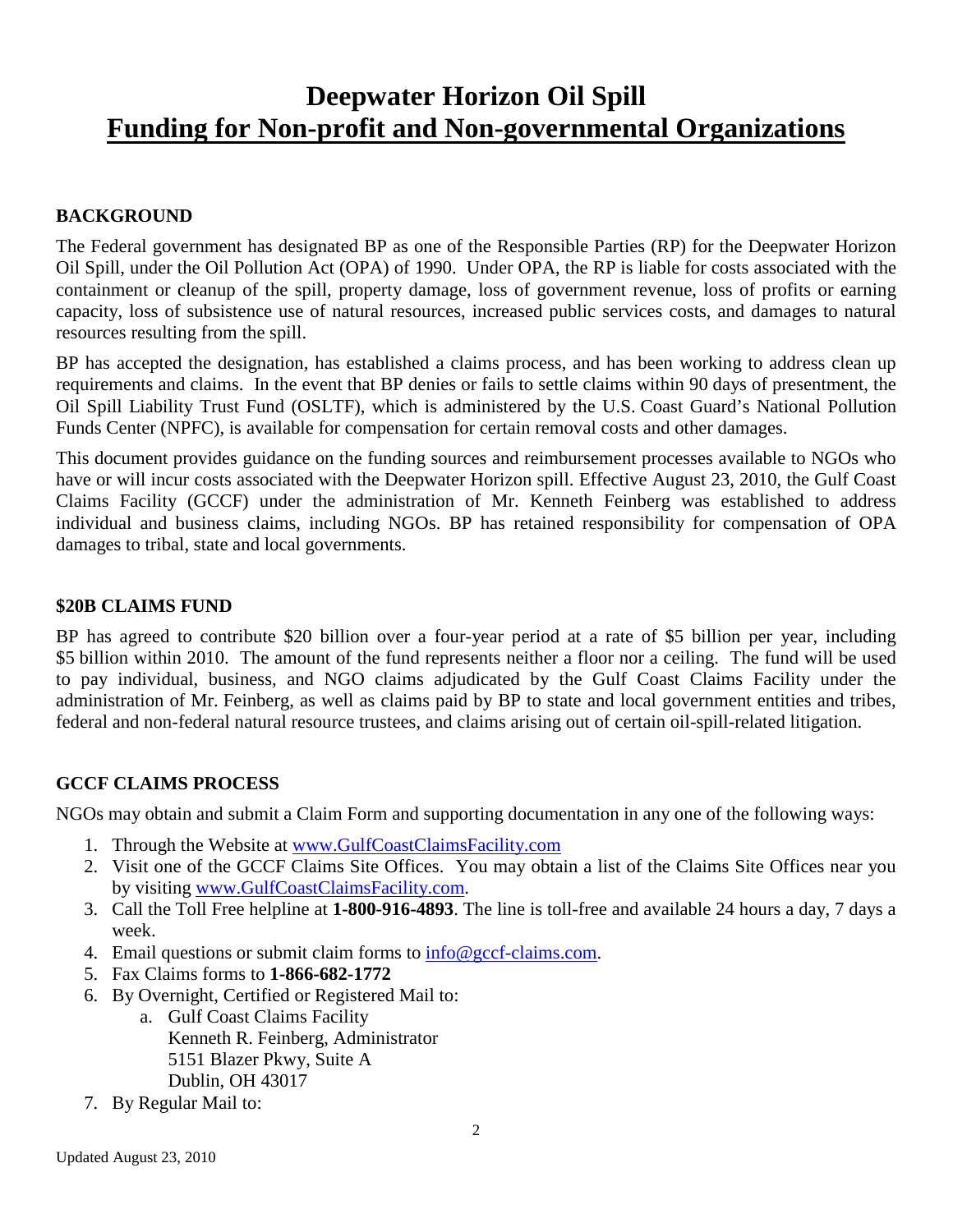a. Gulf Coast Claims Facility Kenneth R. Feinberg, Administrator P.O. Box 9658 Publin, OH 43017-4958

The three categories below are intended to provide guidance to NGOs regarding how claims will considered. The Guidelines are intended to be illustrative, not inclusive of all costs in each category.

- 1. Response and Removal Costs
	- Should a NGO intend to undertake or anticipate undertaking future response or removal actions, the GCCF urges the NGO to first to coordinate its efforts with Federal On-Scene Coordinator (FOSC) and Unified Command by contacting the Operations Section Chief or Deputy Incident Commander of the Unified Area Command. It is recommended that NGO's coordinate response and cleanup efforts with state and local government entities that are coordinating directly with the FOSC.
	- Response and Removal Costs to be considered for reimbursement are those costs incurred to prevent, minimize, or mitigate impact to natural resources within its jurisdiction from the Deepwater Horizon Incident, including both preventative and clean-up measures.
	- If a NGO has to date incurred Response and Removal Costs due to actions that (1) have not vet been reimbursed by the GCCF, and (2) were performed in coordination with the FOSC or with the GCCF, such costs should be submitted to the GCCF Claims process. NGOs should include documentation indicating that the Response and Removal Costs were coordinated with the FOSC or the GCCF.
	- If a NGO has to date incurred Response and Removal Costs due to actions that were **not** coordinated with the FOSC or the GCCF, then the NGO should submit claims to the GCCF's Claims Process and include an explanation for why the costs were necessary for the Deepwater Horizon Incident response or removal and were consistent with the approved Area Contingency Plan or other approved efforts already planned, performed, or underway by or at the direction of the Unified Command.
- 2. Loss of Profits and Earning Capacity
	- Loss of Profits and Earning Capacity claims to be considered for reimbursement include claims for revenue lost from donations, sales, royalties, rents, fees, and net profit shares that a NGO was unable to collect, and unable to mitigate, as a direct result of the Deepwater Horizon Incident.
- 3. Property Damage
	- Damages for injury to, or economic losses resulting from, destruction of owned or leased real or personal property, including the cost of restoring the property.
- 4. Physical Injury or Death
	- Injury to the body proximately caused by the Spill or the explosion and fire associated with the Deepwater Horizon incident, or by the cleanup of the Spill.

#### Costs BP Are Likely to View as Non-Reimbursable

• Non-reimbursable costs may include those costs that were, in fact, not incurred as a direct result of the Deepwater Horizon Incident or that were not reasonably necessary to respond to the Deepwater Horizon Incident.

In the event that the GCCF denies or fails to settle claims within 90 days of presentment under OPA, the OSLTF which is administered by the NPFC, is available for compensation for certain removal costs and other damages.